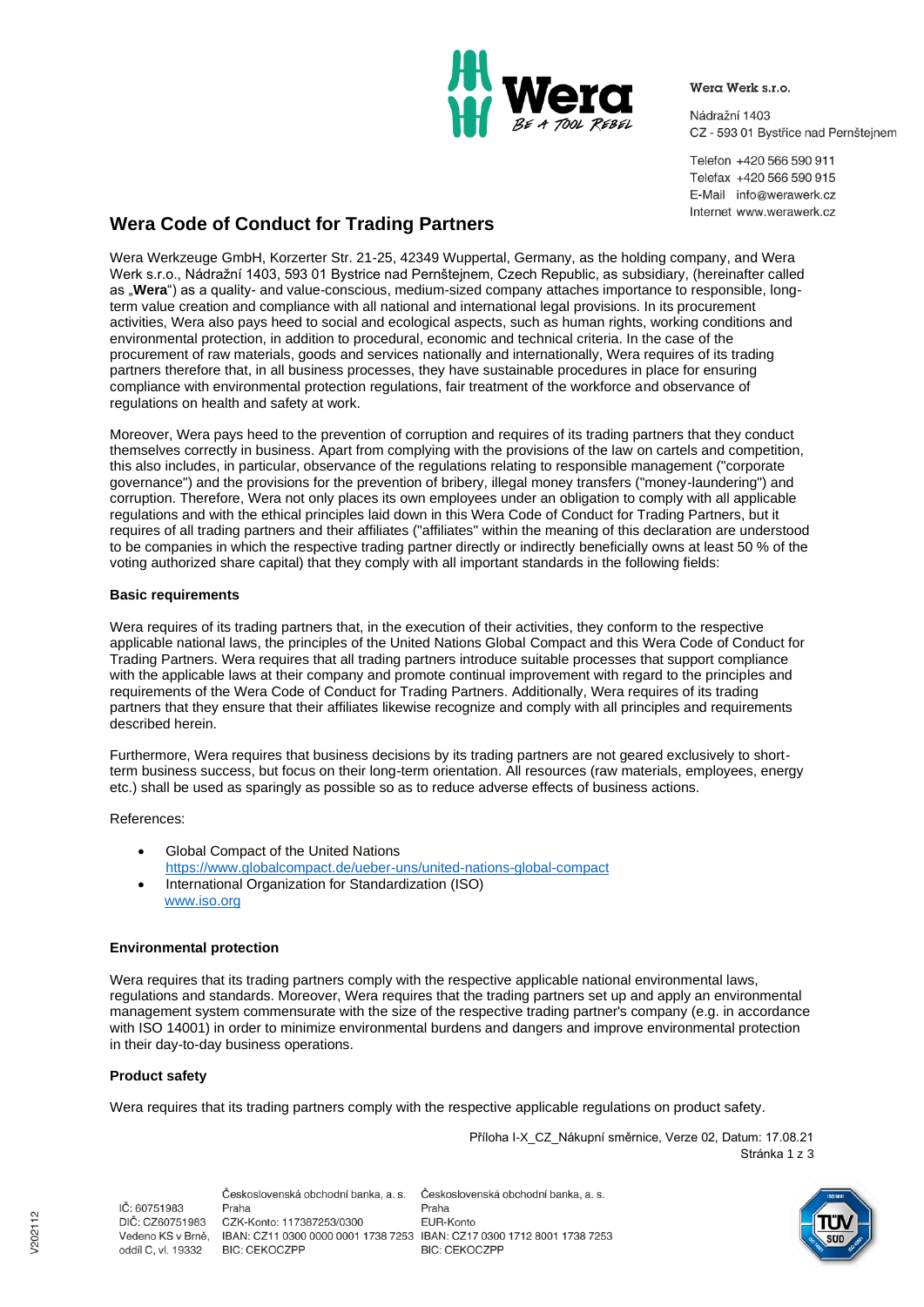

Wera Werk s.r.o.

Nádražní 1403 CZ - 593 01 Bystřice nad Pernštejnem

Telefon +420 566 590 911 Telefax +420 566 590 915 E-Mail info@werawerk.cz Internet www.werawerk.cz

### **Employees, health and safety at work**

Wera requires of its trading partners that they observe the fundamental **rights of employees** under the respective applicable national legislation. Moreover, Wera´s trading partners shall recognize and apply the Core Labor Standards of the International Labor Organization in compliance with the laws and legal provisions applicable in the various countries and locations.

Wera requires that its trading partners prohibit the use of, and refrain from using, **child labor** at their companies. Insofar as national laws or regulations allow children between the ages of 13 and 15 to perform light labor, this shall under no circumstances be permitted, if the minor concerned is thereby prevented from complying with the general requirement to attend school or education, or if this employment harms his/her health or development.

Trading partners of Wera undertake to prevent any kind of **discrimination** in the recruitment of employees, in the promotion of employees or in the granting of training or further training measures. Equal opportunity and equal treatment shall be promoted. No employee shall be discriminated against on account of his/her gender, age, skin color, culture, ethnic origin, sexual orientation, disability, religious affiliation, religious practice or ideology.

Trading partners of Wera shall not allow any **forced labor** at their company.

Wera requires that, in conformity with the applicable national legislation, its trading partners pay heed to employee rights to **freedom of association**, i.e. the right to form a body representing employees and to conduct collective negotiations.

Wera's trading partners undertake to comply with the respective applicable national legislation relating to **remuneration** and **working times**. In particular, this obligation shall also encompass adherence to the collective bargaining agreements concluded and to the **minimum wages** set by law.

Wera's trading partners undertake to comply with the respective applicable national legislation relating to **health and safety at work**. Furthermore, it is expected that, within the scope of the respective international legislation, all trading partners set up and apply a health and safety management system commensurate with the size of the supplier's company (e.g. in accordance with OHSHS 18001). This shall encompass, on the one hand, the stemming of actual and potential risks at work and, on the other hand, the training of employees in how to optimally prevent accidents and occupational illnesses.

References:

- the Universal Declaration on Human Rights
- International Labor Standards (ILO)
- ISO 45001 Occupational health and safety management systems

#### **Conduct in business**

Wera's trading partners undertake not to tolerate any form of **corruption** or **bribery** and to ensure at their companies compliance with the Conventions of the United Nations (UN) and the Organization for Economic Cooperation and Development (OECD) relating to the combating of corruption, as well as with the relevant anticorruption laws. In particular, all trading partners shall ensure that neither they nor their employees, subcontractors or representatives offer, promise or grant any advantages to Wera employees, or third parties closely associated with them, with the aim of obtaining, offering, promising or granting an order or any other preferential treatment in business transactions.

Wera requires that its trading partners do not misuse **invitations** or **gifts** for the purpose of exerting influence. Invitations or gifts shall be granted to Wera employees, or persons closely associated with them, only if the occasion and scope concerned are appropriate, i.e. they are of low value and can be regarded as an expression of business practice generally recognized at the respective place. Equally, the trading partners shall not demand any inappropriate advantages from Wera employees.

> Příloha I-X\_CZ\_Nákupní směrnice, Verze 02, Datum: 17.08.21 Stránka 2 z 3

Československá obchodní banka, a. s. IČ: 60751983 Praha DIČ: CZ60751983 CZK-Konto: 117387253/0300 oddíl C, vl. 19332 **BIC: CEKOCZPP** 

Československá obchodní banka, a. s. Praha EUR-Konto Vedeno KS v Brně, IBAN: CZ11 0300 0000 0001 1738 7253 IBAN: CZ17 0300 1712 8001 1738 7253 **BIC: CEKOCZPP**